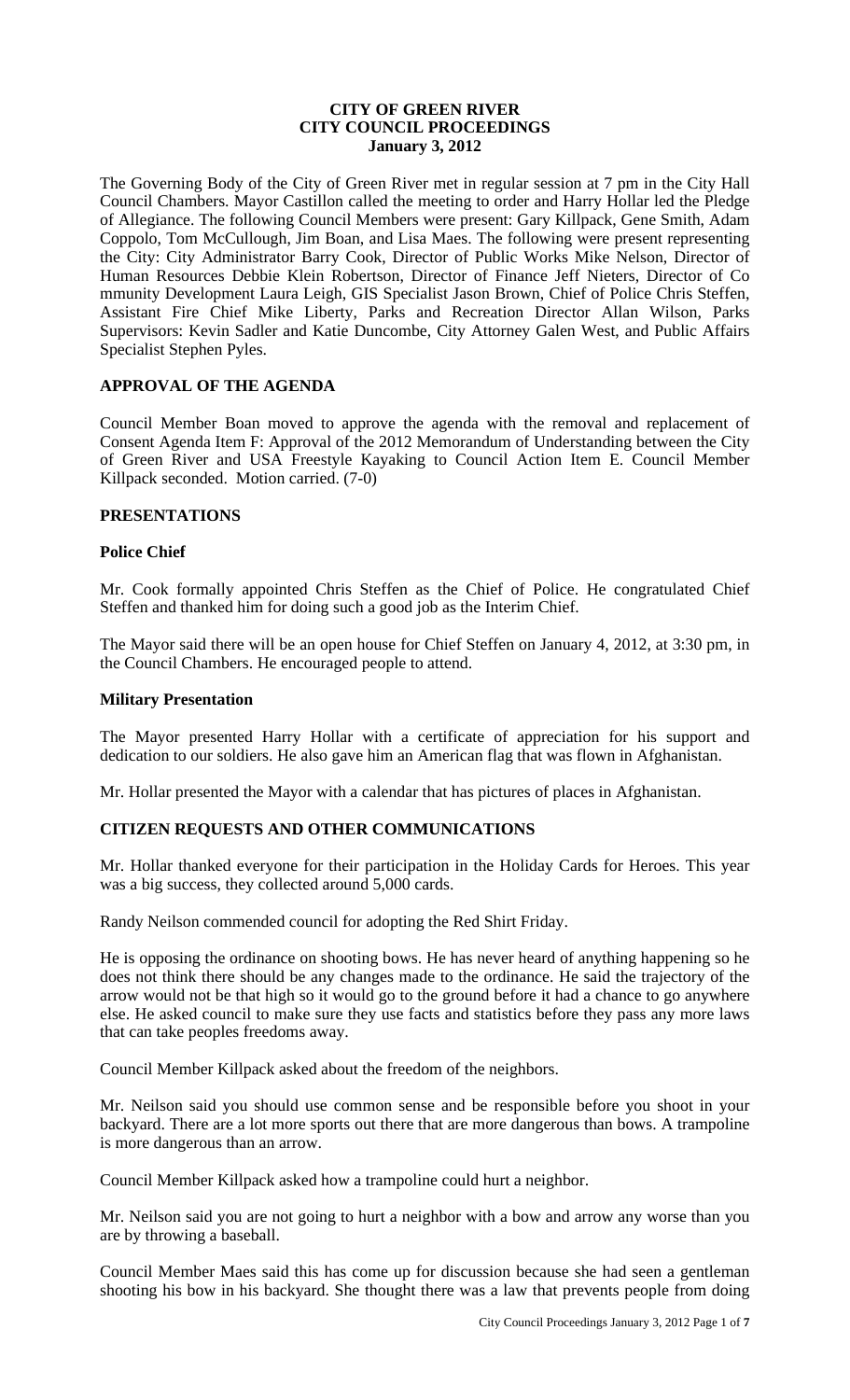so but in the projectile ordinance bows were not included. She feels this is safety issue.

Council Member McCullough said at some point something will happen so now there is an area where archer's can go and shoot safely and legally.

Mr. Neilson said if you approve this ordinance then your will have to improve the archery range.

The Mayor said if you can kill an animal in a shooting distance of thirty feet then you can hurt someone while practicing in your backyard.

Council Member Killpack said he has spoken to other citizens and ninety-five percent of them agreed with the ordinance.

Dean Simons said he is here to oppose the ordinance on bows. He said he has spoke with other archers and they said if this ordinance was approved, they would still practice in their backyards anyway. You are taking law abiding citizens and turning them into felons. There are no available time slots to practice at the red barn. He said it is convenient to shoot in his backyard instead of having to go to the outside range. He said he is not comfortable with his wife going down to the outdoor range late in the evening without him. He does not feel it is safe down there. This is a freedom and should not be taken away from safe and responsible archers.

## **PROCLAMATIONS**

## **National Mentoring Month**

Director of Big Brothers Big Sisters Melinda Baas, Chris Horne, and Brittany Horne read the proclamation and the Mayor declared January 2012 as National Mentoring Month in Green River, and called upon all citizens, businesses, public and private agencies, as well as religious and educational institutions, to join the mentoring movement and be a part of the YWCA Big Brothers Big Sisters Program.

#### **ORDINANCES**

#### **Alternative Energy Addition**

# **12:01: The addition of Chapter 15 to Appendix B – Alternative Energy to the Code of Ordinances.**

Council Member Boan moved to approve the ordinance on third reading. Council Member McCullough seconded. Motion carried. (7-0)

#### **Regulate the Shooting of Bows within City Limits**

## **12:02: An ordinance amending Section 18-61 of the Green River Code of Ordinances, City of Green River, State of Wyoming, to regulate the shooting of bows within city limits.**

Council Member McCullough moved to approve the ordinance on third reading. Council Member Maes seconded.

Council Member McCullough thanked Mr. Dean and Mr. Neilson for coming and voicing their opinions. He said eventually something will happen so it is a safety issue. He will vote for this ordinance.

Council Member Killpack he agrees with Council Member McCullough so he will also be voting for this ordinance.

Council Member Coppolo said he has mixed feelings on this issue. Shooting a bow in someone's backyard probably isn't the smartest thing to do. On the other hand, there have not been any complaints or issues that have come from it either so he will be abstaining from voting. He does not think enforcing an ordinance where neighbors have to tattle on each other is the best idea.

Council Member Smith said he has been against this ordinance from the beginning and he will continue to be. There have been no complaints or injuries that have come from shooting of bows.

Chief Steffen said this is a difficult ordinance for him because he is an archer. He commends the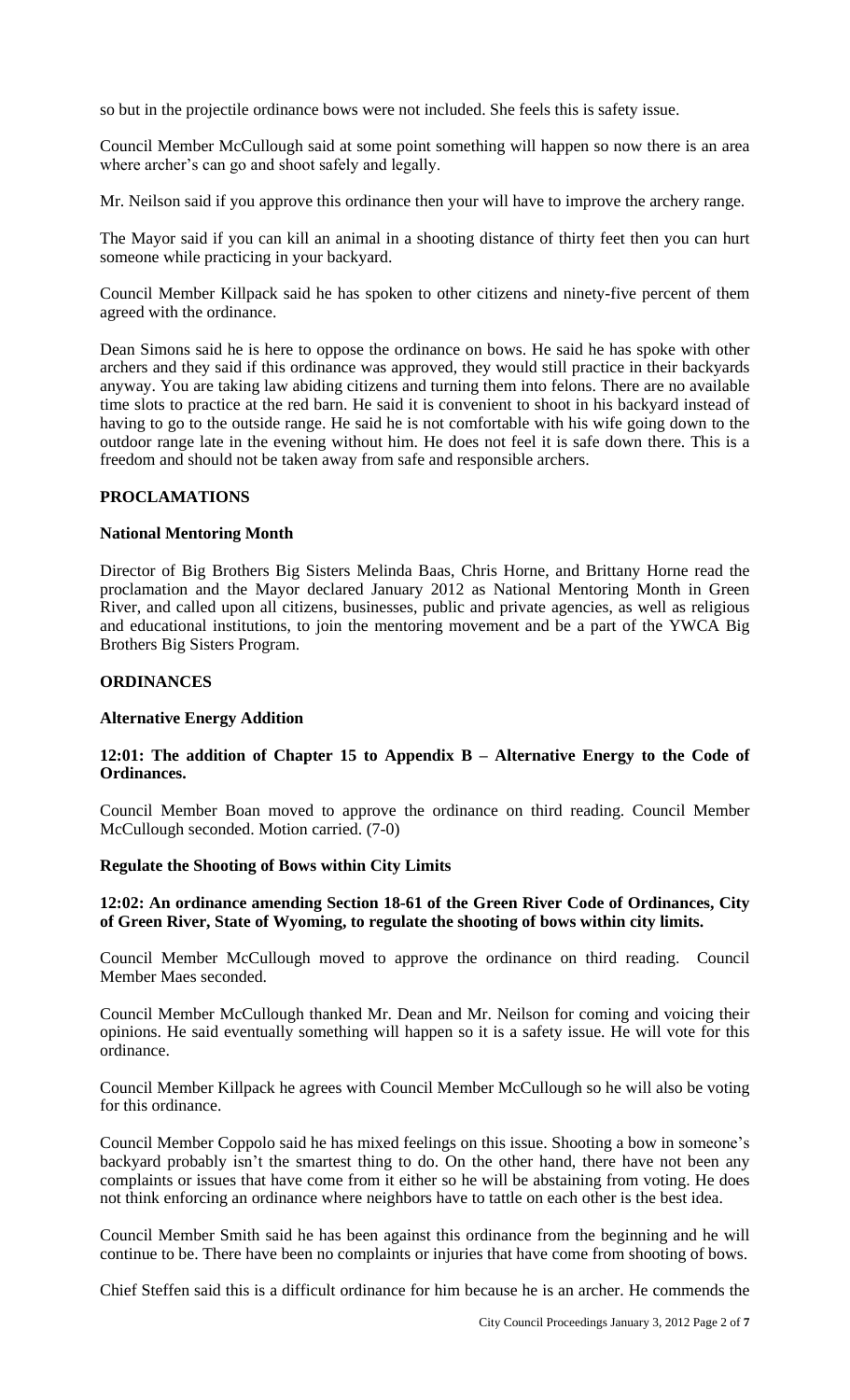community of archers for being safe but no matter what experience you have things can happen. There are state statutes that cover things if someone is hurt so if someone thinks there is nothing that the city or the police can do, they are wrong. He said there are many times available to shoot down at the red barn and the outside range area is very safe.

The Mayor said it is a safety issue.

Melody Roberts said she lives on Evers Street and she has had an arrow pierce through her garage. This arrow was shot two streets below her and it ended up in her garage. Anyone in her family could have been hurt so there have been instances where bows have come close to hurt ing someone.

Council Member Maes said she knows there are safe archers but there are ones that aren't so it needs to be in the ordinance.

Council Member Boan commended the archers who use safety equipment when they shoot in their backyard. He said some people are not experienced so it is a safety issue. He said there is a huge difference between getting hit by a baseball compared to an arrow.

Council Member Smith asked if this ordinance outlaws a kid's bows and arrows.

Mr. West said yes.

Motion carried (5-1-1) with Smith voting no and Coppolo abstaining.

## **RESOLUTIONS**

## **Adopting the 2011-2016-2026 Strategic Plan**

**R12-01: A resolution for the governing body of the City of Green River, Wyoming, adopting the 2011-2016-2026 Strategic Plan for the City of Green River, Wyoming.**

Council Member Smith moved to approve the resolution. Council Member McCullough seconded. Motion carried. (7-0)

#### **Bank Depositories**

**R12-02: A resolution for the governing body for the City of Green River, Wyoming, establishing and officially designating Bank of The West and US Bank National Association as bank depositories for the purpose of earning a secured rate of return for the City of Green River.** 

Council Member Killpack moved to approve the resolution. Council Member Boan seconded. Motion carried. (7-0)

#### **Way Finding Signage Service Agreement**

**R12-03: A resolution authorizing and directing the governing body of the City of Green River, Sweetwater County, Wyoming, to enter into a service agreement with Mayfield Creative to design a way finding signage system.**

Council Member Maes moved to approve the resolution. Council Member McCullough seconded.

Council Member Boan said he will be voting no. This request is a waste of taxpayers' money. W hy can't it be done by the Community Development Department?

Council Member Smith said he has two issues with this project. The branding study already gave design ideas for the way finding signage. These signs were supposed to be up before the National Finals Rodeo but there is no chance these signs can be designed and everything before the rodeo.

Council Member Coppolo said he agrees with Council Member Boan. The branding study has already done a lot of the work.

Director of Sweetwater County Travel and Tourism Jennissa Bartlett said this is a project that the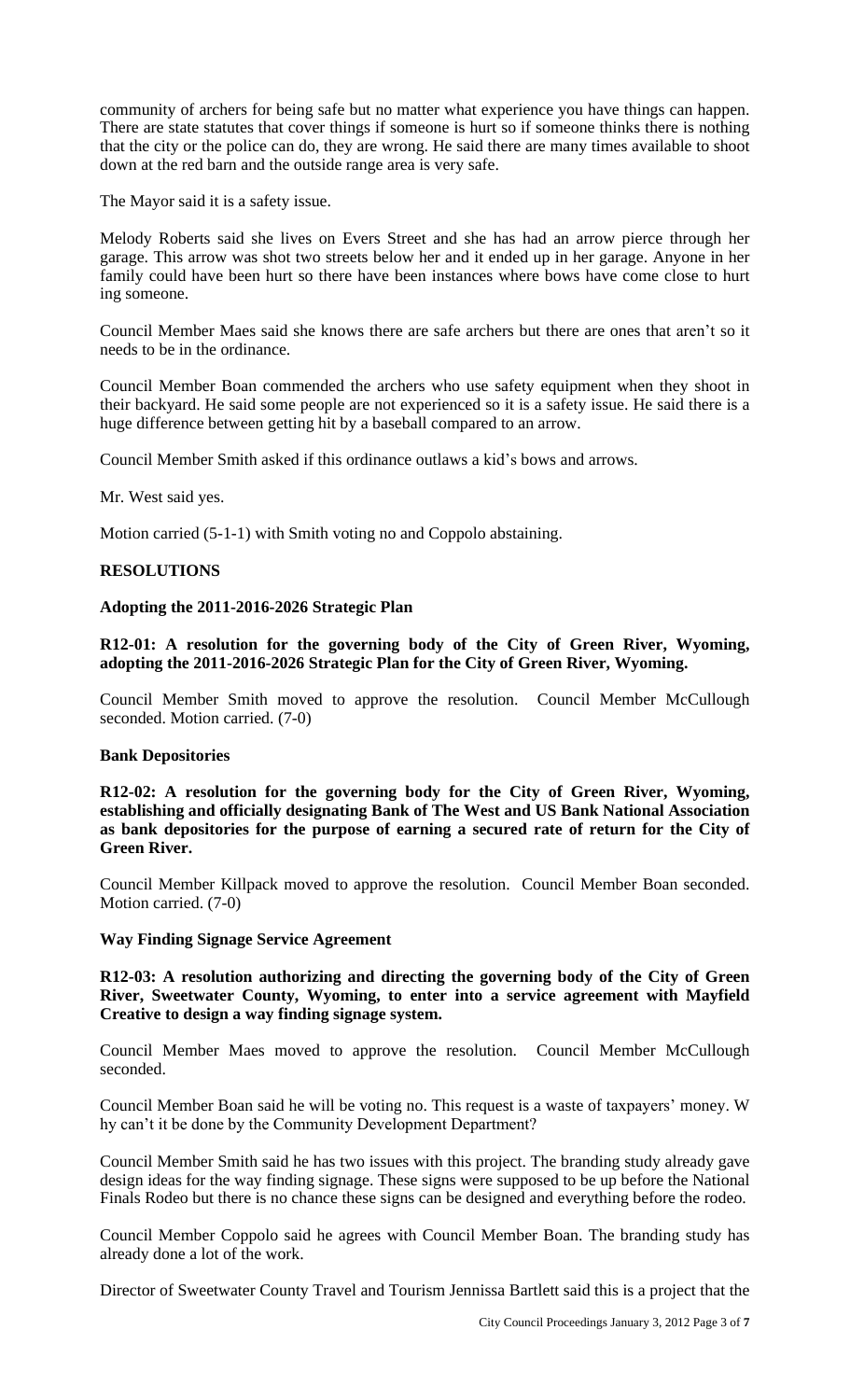Travel and Tourism Board will be providing financial assistance with. The board has approved the assistance of \$10,000.

The City of Rock Springs has gone through this same project. They paid a consultant to come in and take a look at the city and where the best place for the signs would be. This provides an outside look to show what a visitor would see.

She said the branding study does not detail how the signs should be laid out. It does not show the logical place to put them and how to do so. This is why they are recommending this route.

Council Member Boan said Rock Springs is much larger than Green River so he still does not think this would be a good way to spend money. Green River has two main streets so it is pretty easy to see where the signs should be placed.

Council Member Killpack asked if the city's cost would be \$25,000 since the Travel and Tourism will pay for \$10,000.

Ms. Bartlett said yes. This is an agreement between the city and the design firm. The Travel and Tourism Board will give the city \$10,000 to pay for part of the project.

Council Member McCullough said he will support the motion. He has seen the signs in Rock Springs and he thinks they look nice. The directions are needed and will help tourists that come into our community. He said this could help the signs be up and ready before the rodeo.

Director of the Green River Chamber of Commerce Janet Hartford said people that are new to the community drive right by the signs and come to her office and she has to tell them how to get there. So these signs are needed.

Council Member Coppolo said he is not impressed with the signs in Rock Springs. He said when people are driving through the city they are not looking at the signs they are looking at the street trying to drive.

Council Member Boan asked if they are going to advertise for the stores on the way finding signs then shouldn't the stores help pay for the signs.

Director of Community Development Laura Leigh said they cannot advertise for a specific store so the sign would say groceries or retail. She said this project is behind but they are trying to get it started as soon possible. It is not a matter of the Community Development staff not being able to do this project; it is a matter of the other work load that has to continue to be done.

Council Member Maes said she likes the signs in Rock Springs and she thinks the city would benefit from this project.

Council Member Killpack said he will support this project.

Director of Parks and Recreation Allan Wilson said staff has been working with WYDOT on the placement of signs, directing traffic down to FMC Park and the shooting range. He would like to see the signs up before the rodeo and he knows the committee will prioritize the rodeo signs to be the first signs done.

Council Member Smith asked if there is a possibility to work with the study and have the signs in place for the rodeo.

Mr. Wilson said they will try.

Ms. Leigh said it is a phased project. They are hoping to have the rodeo signs made and put up first, as phase one.

Council Member Coppolo asked if the money has already been budgeted for way finding signs.

Ms. Leigh said there is \$50,000 budgeted already so all they are asking is to proceed with the contract.

The Mayor said he supports this project.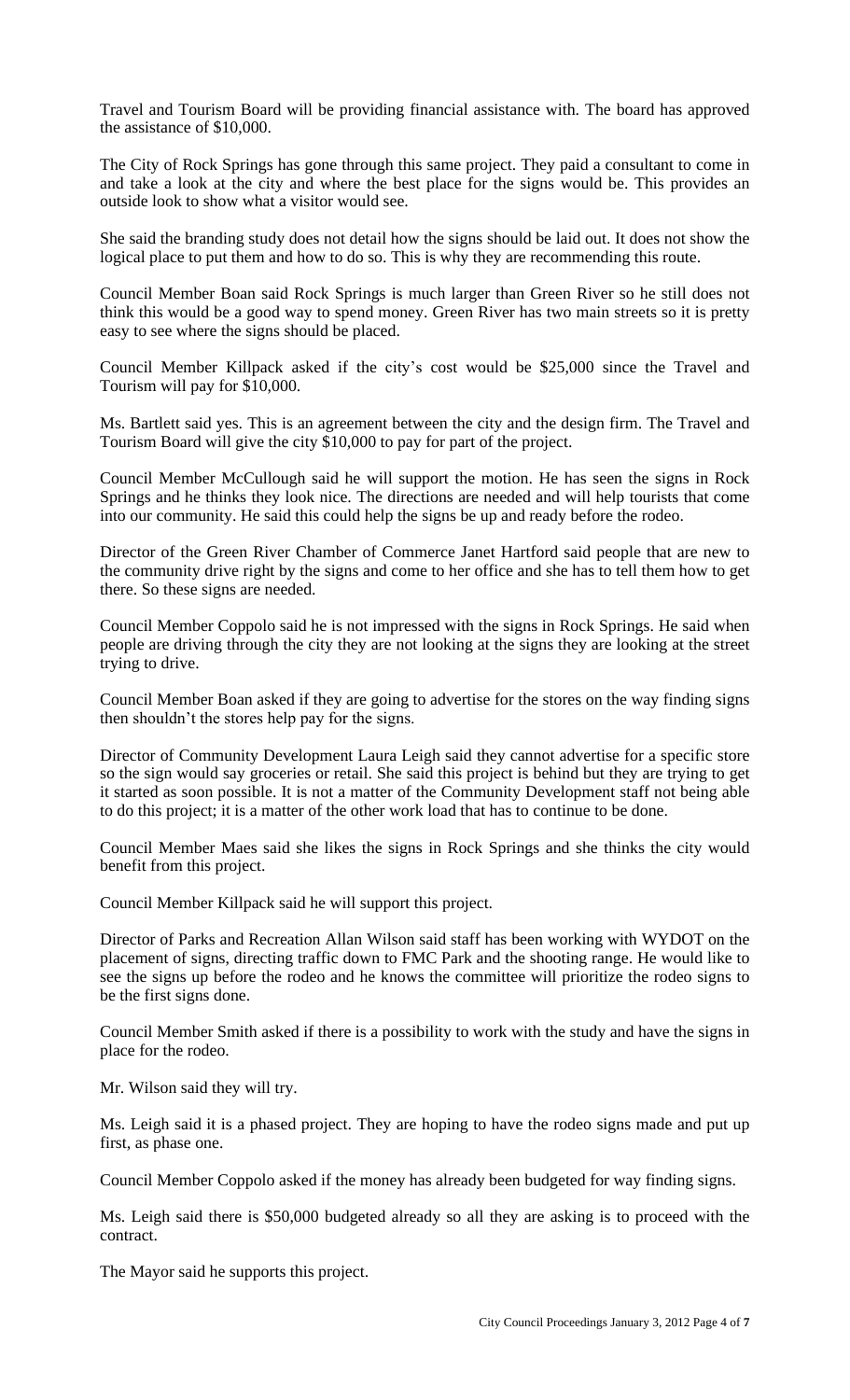Motion carried (6-1) with Council Member Boan voting no.

# **COUNCIL ACTION ITEMS**

## **Election of Council Officers**

Council Member McCullough moved to nominate Gary Killpack as Council President. Council Member Boan seconded. Motion carried. (7-0)

Council Member McCullough moved to nominate Gene Smith as Council Vice President. Council Member Killpack seconded. Motion carried. (7-0)

## **Appointment to the Recreation Advisory Board**

Council Member Smith moved to confirm the Mayor's appointment of Lindsey Travis to the Parks Advisory Board for a three year term. Council Member McCullough seconded. Motion carried. (7-0)

#### **Amendment No. 1 for Transfer Station Engineering Services**

Council Member Coppolo moved to approve Amendment No. 1 for Transfer Station Engineering Services with Inberg Miller Engineers. Council Member Killpack seconded.

Mr. Cook said within three to five years the city will begin phasing out the landfill and are going to transfer station. The costs associated with the landfill are going up so this is what the city has chosen to do in order to help save money.

Council Member McCullough asked Mr. Nelson to assure the citizens that the transfer station will not affect how they do things now.

Mr. Nelson said they will not notice a difference. They will still put their garbage out to the curbs and they can still haul their garbage to the transfer station.

Motion carried. (7-0)

#### **Supplemental Agreement with Union Pacific Railroad**

Council Member Killpack moved to approve the Supplemental Agreement with Union Pacific Railroad to lease the grassy area adjoining the Railroad Avenue parking lot and authorize the Mayor to sign it on behalf of the City of Green River. Council Member Maes seconded. Motion carried. (7-0)

The Mayor asked how much cost.

Mr. Cook said it is \$100 a year so there are no extra costs.

## **Memorandum of Understanding with USA Freestyle Kayaking**

Council Member Boan moved to approve the 2012 Memorandum of Understanding between the City of Green River and USA Freestyle Kayaking. Council Member Killpack seconded.

Council Member Boan said he requested that this be moved to Council Action items so he could get more information. He said there are no dates listed for the event. This event was not supported very well last year. He said he asked if there would be more events that could be planned to draw more people down to the island. He said there does not seem to be a good rate of return from this event. The kayakers stay in campers or tents and eat stuff they have, they do not even spend money here.

Recreation Supervisor Katie Duncombe said there are no additional events planned because of the extra \$3,500 fee that is associated with the point series event. This did not bring a lot of spectators last year but the people who did participate did enjoy it. She said the kayaking community is very tight nit and they usually camp out when they go to these types of events.

Council Member Killpack asked if the money spent on the river improvements was to bring in events like this.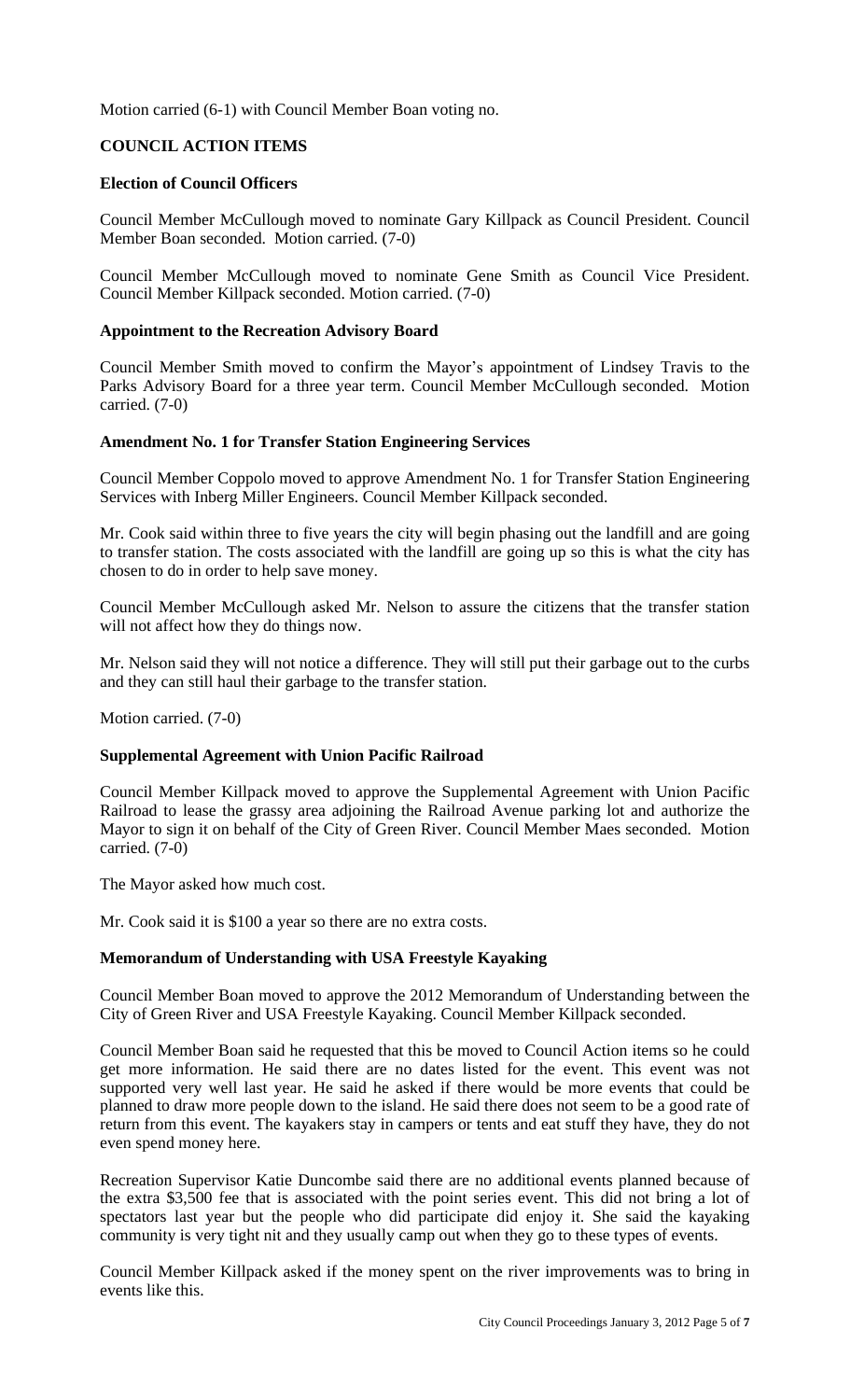Mr. Wilson said last year the weather played a part in the low amount of spectators but hopefully the weather will be better. He said they are only applying to become a point sanctioned event, it does not mean they will be allowed too.

Council Member Boan asked if they do get the point event then the costs will go up.

Mr. Wilson said the other costs are already worked into the budgeted amount.

Council Member Smith asked if the \$3,500 is the cost to host a point sanctioned event and if we do not get selected for the event then does the event still take place.

Mr. Wilson said yes the event will take place it just would not be points sanctioned.

Motion carried. (7-0)

# **CONSENT AGENDA**

Council Member Coppolo moved to approve the following consent agenda items. Council Member Smith seconded. Motion carried. (7-0)

- Authorization for the City Clerk to accept the Public Officials Disclosure Forms as submitted from Barry Cook, Jeff Nieters, Trish Mansfield, Chris Meats, Joyce Peverley, Galen West, Mayor Hank Castilion, Council Members Tom McCullough, Gene Smith, Lisa Maes, Adam Coppolo, Gary Killpack, and Jim Boan.
- An agreement and payment to the organizers of the Thoman Memorial Wrestling Tournament sponsorship in the amount of \$750.
- Mutual Aid Agreement between the City of Green River, Wyoming and Sweetwater County of Wyoming for the exchange of Emergency Response.
- Contracts for Bonita Lampman, Randy McReynolds and Scott Blume to judge the 2012 Crystal Classic.
- Contract between the City of Green River Parks and Recreation Department and Dave Jensen of Blue Nation to perform at the 2012 Crystal Classic, in the amount of \$1,000.
- Acceptance of the 2011 FFY Wyoming Homeland Security grant in the amount of \$23,232.36.
- Agreement of Disbursement, Receipt and Use of Grant Funds from the 2012 Sweetwater County Joint Travel and Tourism Grant for the Crystal Classic.
- Contract between the City of Green River Parks and Recreation Department and Rock On Ice in the amount of \$2,900.
- Minutes for: December 8, 2011 Workshop, December 13, 2011 Special Council, and December 13, 2011 Workshop, December 20, 2011 Council.
- Financial Reports and Payment of Bills:<br>Prepaid Invoices =  $$47,536.10$ Pre-authorization Payments =  $$755,000.00$  Payroll Expenditures =  $$342,653.64$

Outstanding Invoices  $= $317,542.76$ 

# **CITY ADMINISTRATOR'S REPORT**

Mr. Cook said the Wyoming Association of Municipalities will be holding their first webinar on January 19, 2012, from 10 am to 11 am. The city has purchased the time so anyone is welcome to attend.

The water salesman has been vandalized and is not working. If anyone has information on this please contact the city.

He will be giving council a strategic plan update on a by-weekly basis.

# **CITY ATTORNEY'S REPORT**

Mr. West had nothing to report.

# **MAYOR AND COUNCIL REPORTS**

Council Member Killpack thanked council for their support and the Chief of Police for the information on the bows and arrows.